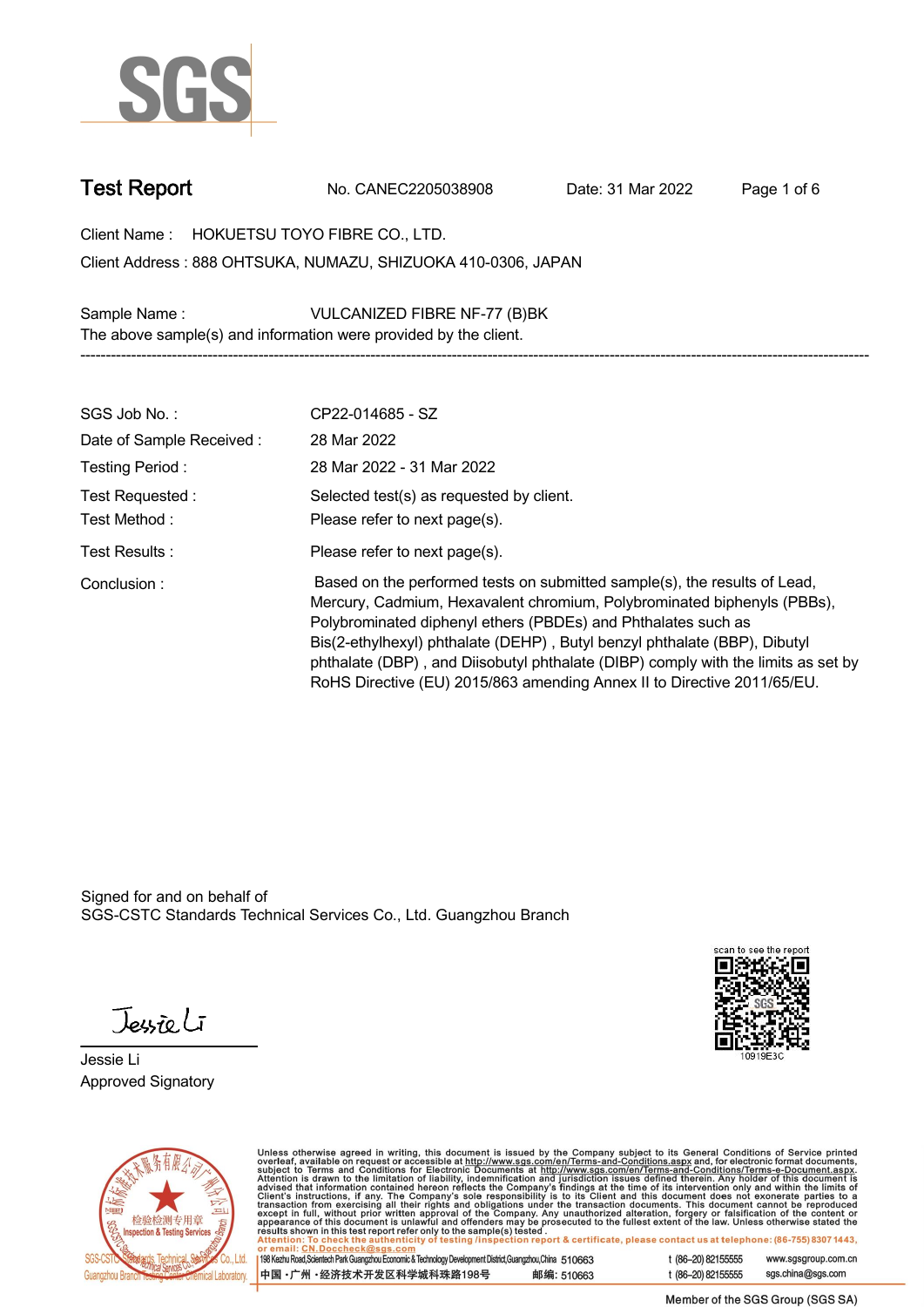

**Test Report. No. CANEC2205038908 . Date: 31 Mar 2022 . Page 2 of 6.**

**Test Results :.**

**Test Part Description : .**

| Specimen No.    | SGS Sample ID    | <b>Description</b>          |
|-----------------|------------------|-----------------------------|
| SN <sub>1</sub> | CAN22-050389.008 | <b>Black material sheet</b> |

- **Remarks :.(1) 1 mg/kg = 1 ppm = 0.0001% .**
	- **(2) MDL = Method Detection Limit .**
	- **(3) ND = Not Detected ( < MDL ) .**
	- **(4) "-" = Not Regulated .**

## **RoHS Directive (EU) 2015/863 amending Annex II to Directive 2011/65/EU.**

**Test Method :. With reference to IEC 62321-4:2013+A1:2017, IEC 62321-5:2013, IEC 62321-7-2:2017 , IEC 62321-6:2015 and IEC 62321-8:2017, analyzed by ICP-OES , UV-Vis and GC-MS . .**

| Test Item(s)               | <b>Limit</b> | <u>Unit</u> | <b>MDL</b>                   | 008       |
|----------------------------|--------------|-------------|------------------------------|-----------|
| Cadmium (Cd)               | 100          | mg/kg       | $\overline{c}$               | <b>ND</b> |
| Lead (Pb)                  | 1,000        | mg/kg       | $\overline{2}$               | <b>ND</b> |
| Mercury (Hg)               | 1,000        | mg/kg       | $\overline{2}$               | <b>ND</b> |
| Hexavalent Chromium (CrVI) | 1,000        | mg/kg       | 8                            | <b>ND</b> |
| Sum of PBBs                | 1,000        | mg/kg       | $\overline{\phantom{0}}$     | <b>ND</b> |
| Monobromobiphenyl          |              | mg/kg       | 5                            | <b>ND</b> |
| Dibromobiphenyl            | -            | mg/kg       | 5                            | <b>ND</b> |
| Tribromobiphenyl           | -            | mg/kg       | 5                            | <b>ND</b> |
| Tetrabromobiphenyl         |              | mg/kg       | 5                            | <b>ND</b> |
| Pentabromobiphenyl         | -            | mg/kg       | 5                            | <b>ND</b> |
| Hexabromobiphenyl          |              | mg/kg       | 5                            | <b>ND</b> |
| Heptabromobiphenyl         |              | mg/kg       | 5                            | <b>ND</b> |
| Octabromobiphenyl          | -            | mg/kg       | 5                            | <b>ND</b> |
| Nonabromobiphenyl          |              | mg/kg       | 5                            | <b>ND</b> |
| Decabromobiphenyl          |              | mg/kg       | 5                            | <b>ND</b> |
| Sum of PBDEs               | 1,000        | mg/kg       | $\qquad \qquad \blacksquare$ | <b>ND</b> |
| Monobromodiphenyl ether    |              | mg/kg       | 5                            | <b>ND</b> |
| Dibromodiphenyl ether      |              | mg/kg       | 5                            | <b>ND</b> |
| Tribromodiphenyl ether     | -            | mg/kg       | 5                            | <b>ND</b> |
| Tetrabromodiphenyl ether   |              | mg/kg       | 5                            | <b>ND</b> |
| Pentabromodiphenyl ether   |              | mg/kg       | 5                            | <b>ND</b> |



Unless otherwise agreed in writing, this document is issued by the Company subject to its General Conditions of Service printed overleaf, available on request or accessible at http://www.sgs.com/en/Terms-and-Conditions.as

| or email: CN.Doccheck@sgs.com                                                                                |            |                    |                     |
|--------------------------------------------------------------------------------------------------------------|------------|--------------------|---------------------|
| 198 Kezhu Road, Scientech Park Guangzhou Economic & Technology Development District, Guangzhou, China 510663 |            | t (86-20) 82155555 | www.sgsgroup.com.cl |
| ┃中国 •广州 •经济技术开发区科学城科珠路198号 ↓                                                                                 | 邮编: 510663 | t (86-20) 82155555 | sgs.china@sgs.com   |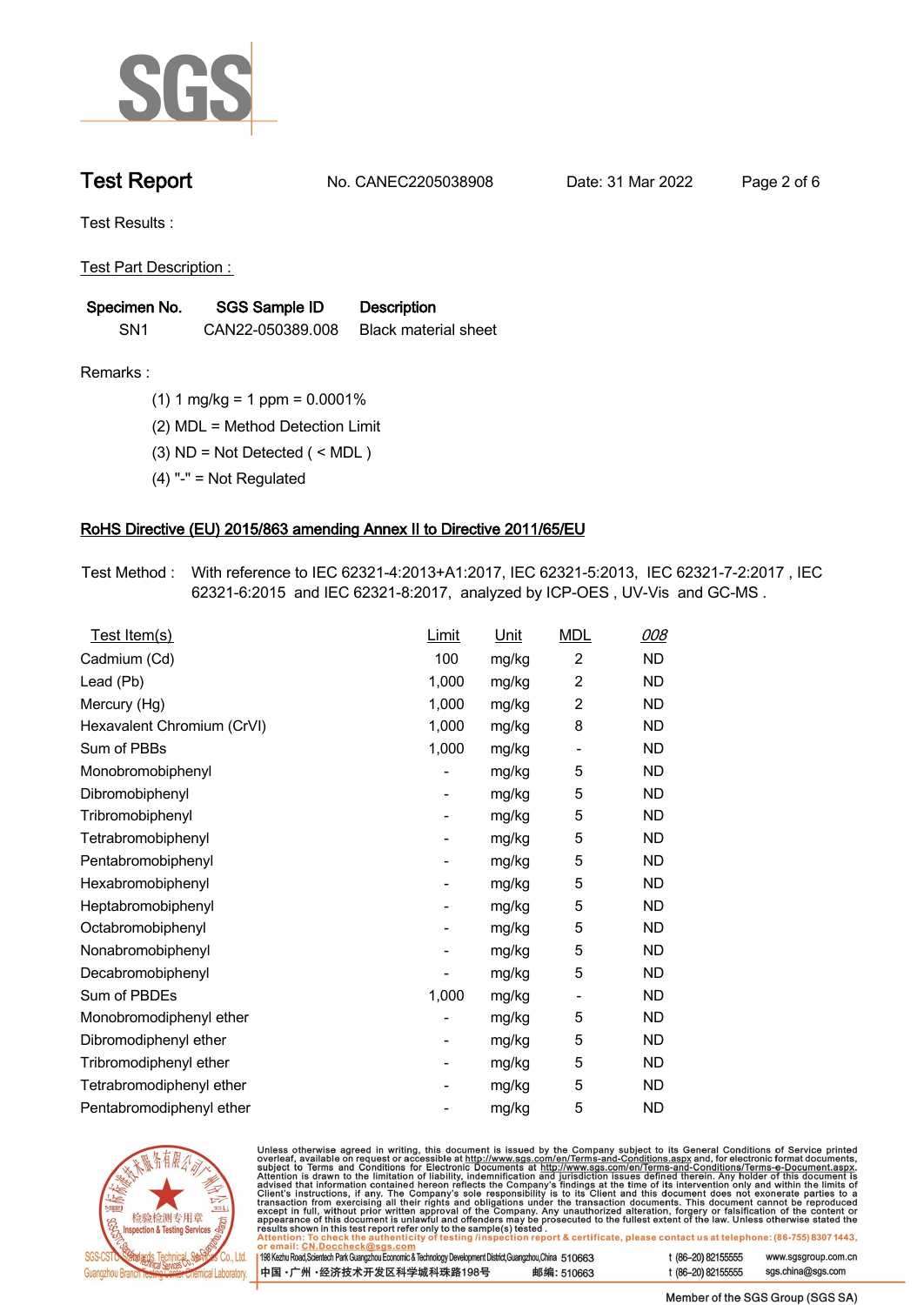

| <b>Test Report</b>                  | No. CANEC2205038908      |             |            | Date: 31 Mar 2022 | Page 3 of 6 |
|-------------------------------------|--------------------------|-------------|------------|-------------------|-------------|
| Test Item(s)                        | Limit                    | <u>Unit</u> | <b>MDL</b> | <u>008</u>        |             |
| Hexabromodiphenyl ether             | ٠                        | mg/kg       | 5          | <b>ND</b>         |             |
| Heptabromodiphenyl ether            | ٠                        | mg/kg       | 5          | <b>ND</b>         |             |
| Octabromodiphenyl ether             | $\overline{\phantom{a}}$ | mg/kg       | 5          | <b>ND</b>         |             |
| Nonabromodiphenyl ether             | $\overline{\phantom{a}}$ | mg/kg       | 5          | <b>ND</b>         |             |
| Decabromodiphenyl ether             | -                        | mg/kg       | 5          | <b>ND</b>         |             |
| Dibutyl phthalate (DBP)             | 1.000                    | mg/kg       | 50         | <b>ND</b>         |             |
| Butyl benzyl phthalate (BBP)        | 1.000                    | mg/kg       | 50         | <b>ND</b>         |             |
| Bis (2-ethylhexyl) phthalate (DEHP) | 1.000                    | mg/kg       | 50         | <b>ND</b>         |             |
| Diisobutyl Phthalates (DIBP)        | 1.000                    | mg/kg       | 50         | ND                |             |

### **Notes :.**

**(1) The maximum permissible limit is quoted from RoHS Directive (EU) 2015/863.**

**(2) IEC 62321 series is equivalent to EN 62321 series**

**https://www.cenelec.eu/dyn/www/f?p=104:30:1742232870351101::::FSP\_ORG\_ID,FSP\_LANG\_ID:12586 37,25**

**(3) The restriction of DEHP, BBP, DBP and DIBP shall apply to medical devices, including in vitro medical devices, and monitoring and control instruments, including industrial monitoring and control instruments, from 22 July 2021..**



Unless otherwise agreed in writing, this document is issued by the Company subject to its General Conditions of Service printed<br>overleaf, available on request or accessible at http://www.sgs.com/en/Terms-and-Conditions.as

| 198 Kezhu Road,Scientech Park Guangzhou Economic & Technology Development District,Guangzhou,China 510663 |            |  |
|-----------------------------------------------------------------------------------------------------------|------------|--|
| 中国 •广州 •经济技术开发区科学城科珠路198号                                                                                 | 邮编: 510663 |  |

www.sgsgroup.com.cn

t (86-20) 82155555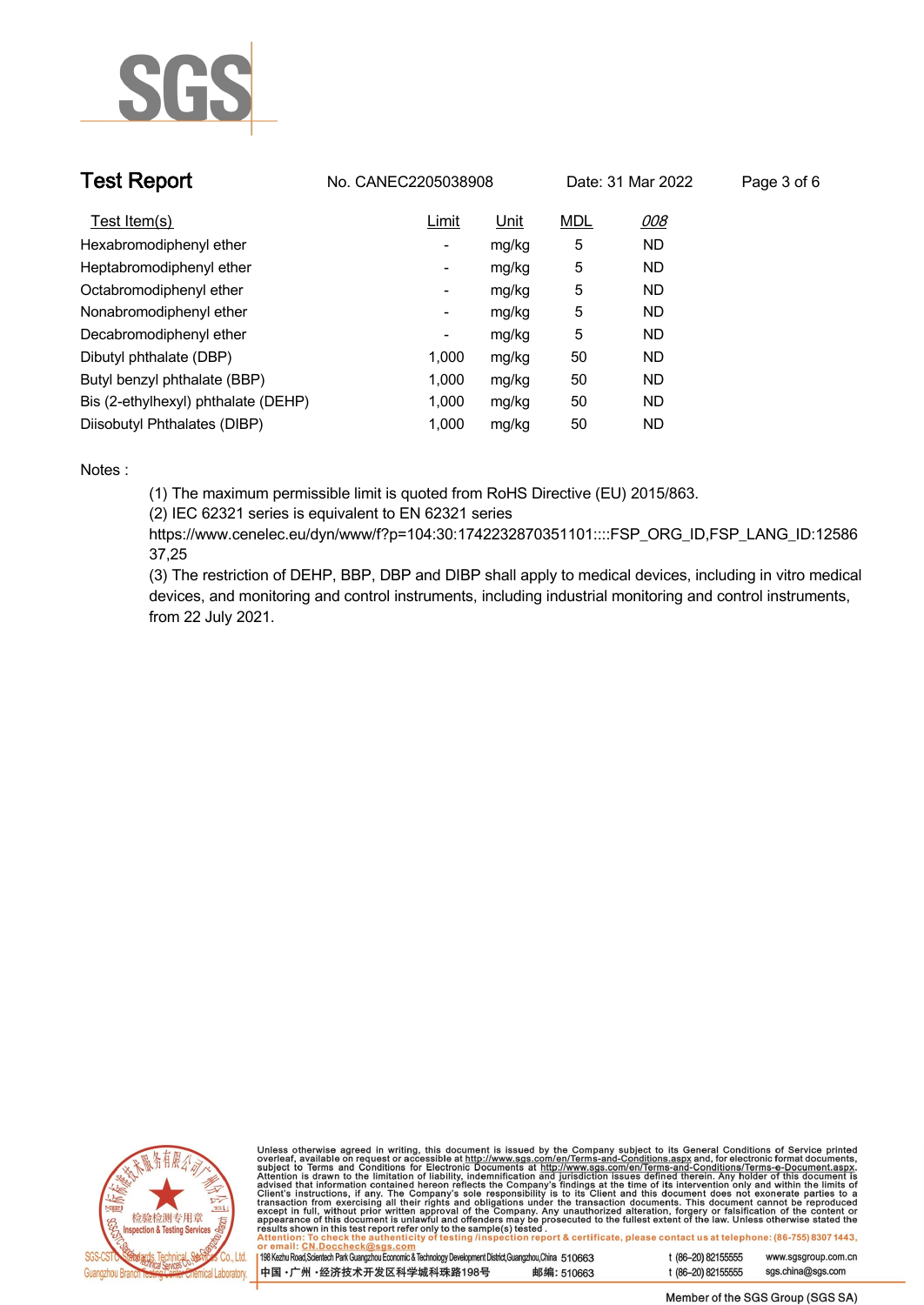

**Test Report. No. CANEC2205038908 . Date: 31 Mar 2022 . Page 4 of 6.**

## **ATTACHMENTS Pb/Cd/Hg/Cr6+/PBBs/PBDEs Testing Flow Chart**

**1) These samples were dissolved totally by pre -conditioning method according to below flow chart. (Cr6+ and PBBs/PBDEs test method excluded ).**





Unless otherwise agreed in writing, this document is issued by the Company subject to its General Conditions of Service printed<br>overleaf, available on request or accessible at <u>http://www.sgs.com/en/Terms-and-Conditions.a</u>

| 198 Kezhu Road,Scientech Park Guangzhou Economic & Technology Development District,Guangzhou,China 510663 |            |
|-----------------------------------------------------------------------------------------------------------|------------|
| 中国 •广州 •经济技术开发区科学城科珠路198号                                                                                 | 邮编: 510663 |

t (86-20) 82155555 www.sgsgroup.com.cn t (86-20) 82155555 sas.china@sas.com

Member of the SGS Group (SGS SA)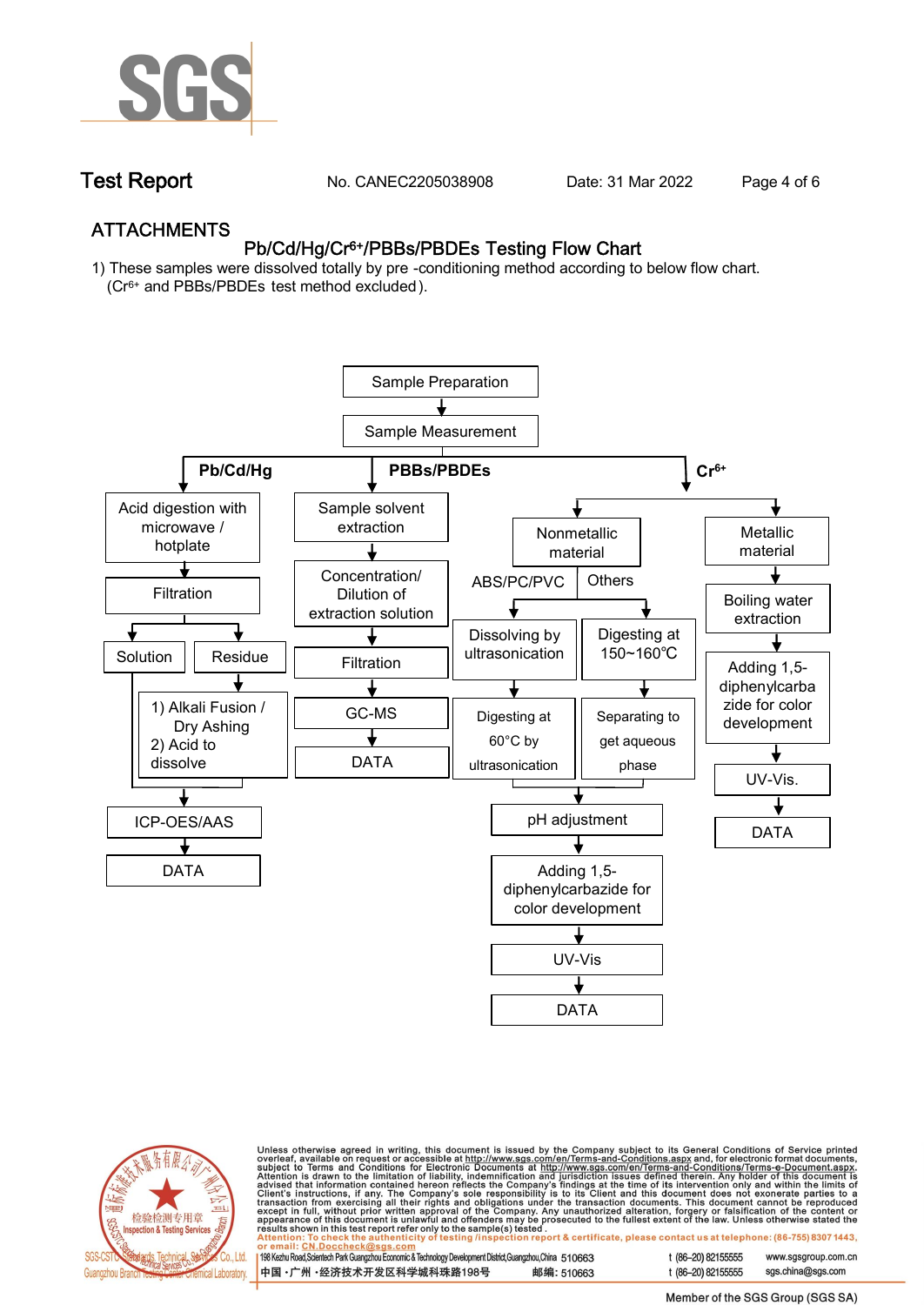

**Test Report. No. CANEC2205038908 . Date: 31 Mar 2022 . Page 5 of 6.**

# **ATTACHMENTS Phthalates Testing Flow Chart**





Unless otherwise agreed in writing, this document is issued by the Company subject to its General Conditions of Service printed overleaf, available on request or accessible at http://www.sgs.com/en/Terms-and-Conditions.as

| or email: CN.Doccheck@sus.com                                                                                |            |  |
|--------------------------------------------------------------------------------------------------------------|------------|--|
|                                                                                                              |            |  |
| 198 Kezhu Road, Scientech Park Guangzhou Economic & Technology Development District, Guangzhou, China 510663 |            |  |
|                                                                                                              |            |  |
| 中国 •广州 •经济技术开发区科学城科珠路198号                                                                                    | 邮编: 510663 |  |
|                                                                                                              |            |  |

t (86-20) 82155555 www.sgsgroup.com.cn t (86-20) 82155555 sgs.china@sgs.com